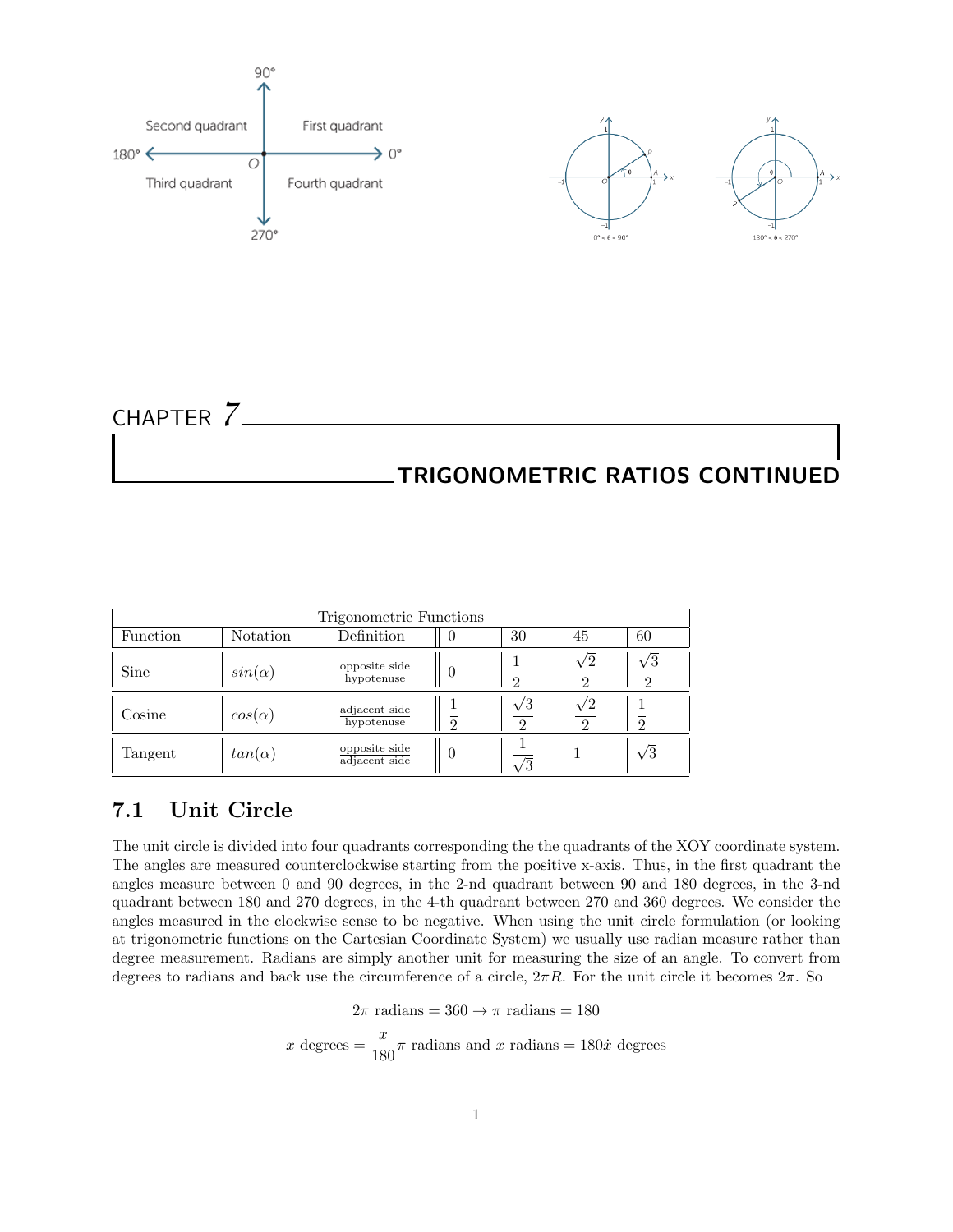

(a) Trigonometric Circle (b) Right Triangle

### Correspondence :  $(x,y)$  points on the unit circle  $(cos(\theta), sin(\theta))$

We take in the XOY Cartesian plane coordinate system the circle of radius 1, centered in the origin. We take a  $P(x,y)$  on the circle in the first quadrant. Drawing its x-coordinate, and y-coordinate we can construct a right-angled triangle with O at the origin. We will call  $\theta$  the angle between the positive x axis and the hypotenuse.

Recall that

$$
(x, y) = (cos(\theta), sin(\theta))
$$

By definition

$$
\cos(\theta) = \frac{\text{adjacent side}}{\text{hypotenuse}} = \frac{x}{1} \to x = \cos(\theta), \text{ and } \sin(\theta) = \frac{\text{opposite side}}{\text{hypotenuse}} = \frac{y}{1} \to y = \sin(\theta)
$$

## 7.2 Trigonometric identities

The trigonometric identities are very useful whenever you are simplifying or solving trigonometric expressions, or finding the measures of more angles. Most of the identities come directly from the Pythagorean Theorem, and a little algebra.

First,

$$
\sin^2(\theta) + \cos^2(\theta) = 1
$$
, for any angle  $\theta$ 

We just need to apply Pythagorean Th. in  $\Delta OPQ$ :  $OP^2 = x^2 + y^2 \rightarrow 1 = \cos^2(\theta) + \sin^2(\theta)$ The other elementary trigonometric identity is

$$
tan(\alpha) = \frac{\text{opposite side}}{\text{adjacent side}} = \frac{\text{opposite side}}{\text{hypotenuse}} \times \frac{\text{hypotenuse}}{\text{adjacent side}} = \frac{sin(\alpha)}{cos(\alpha)}
$$

We also recall :

 $tan(\alpha) = m_{OP}$ , the tangent equals the slope of the hypotenuse OP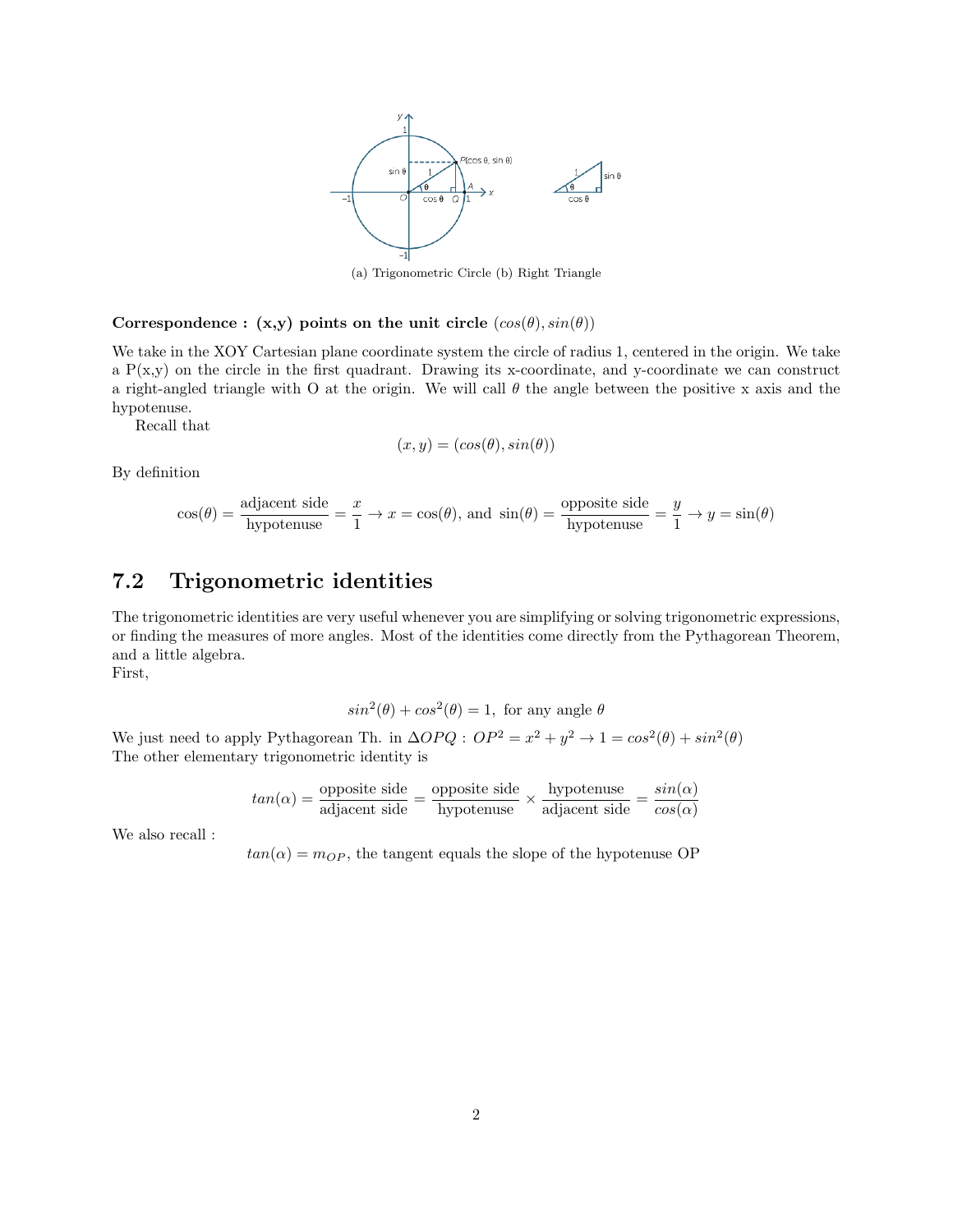

## 7.3 The sine and the cosine from quadrant to quadrant

Let us take  $\theta = 30$ , and the point P on the circle of coordinates (cos(30), sin(30)).

Let us move point P around the circle until it arrives in the second quadrant and it makes an angle of 150 with the positive x-axis :  $sin(30) = sin(150) = 0.5$  and  $cos(150) = -cos(30) = -\frac{\sqrt{3}}{2}$ . Let us move the point P around the circle until it arrives in the third quadrant and it makes an angle of 210 with the positive  $x\text{-axis}: \sin(210) = -\sin(150) = -\sin(30) = -0.5 \text{ and } \cos(210) = \cos(150) = -\cos(30) = -\frac{\sqrt{3}}{2}$ . Let us move the point P around the circle until it arrives in the fourth quadrant and it makes an angle of 330 with the positive x-axis :  $\sin(330) = -\sin(30) = -0.5$  and  $\cos(330) = \cos(30) = \frac{\sqrt{3}}{2}$ .

In general, we need to find for any  $\theta$  its the acute reference angle  $\theta - 180 > 0$ , if  $\theta > 180$  or  $180 - \theta$  if  $\theta < 180$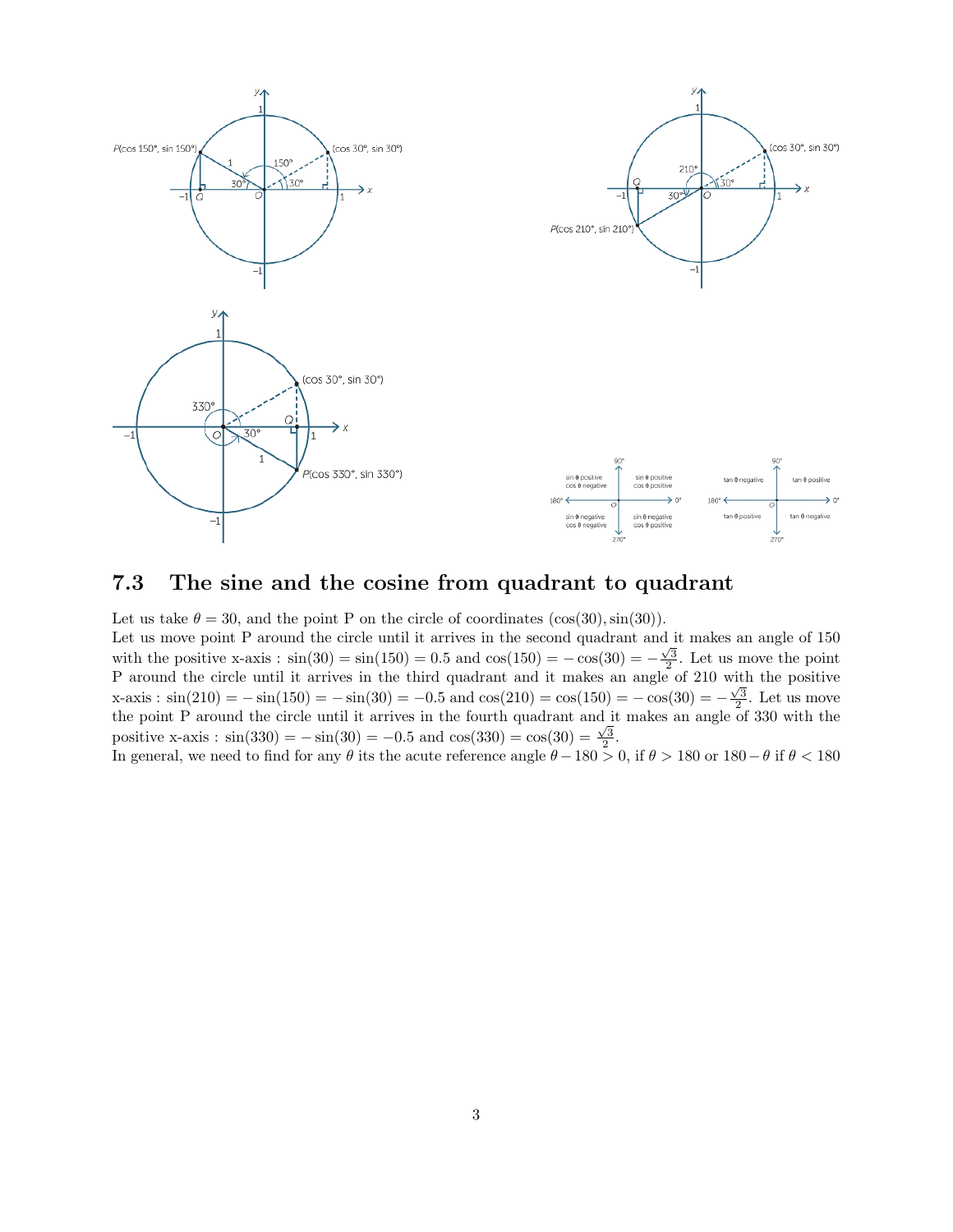#### Table of sin (angle)

| Angle | sin (a) | Angle | sin (a) | Angle | sin (a) | Angle | sin (a) |
|-------|---------|-------|---------|-------|---------|-------|---------|
| 0.0   | 0.0     | 25.0  | 4226    | 46.0  | .7193   | 71.0  | .9455   |
| 1.0   | .0174   | 26.0  | 4384    | 47.0  | .7314   | 72.0  | .9511   |
| 2.0   | .0349   | 27.0  | 4540    | 48.0  | .7431   | 73.0  | 9563    |
| 3.0   | .0523   | 28.0  | 4695    | 49.0  | .7547   | 74.0  | .9613   |
| 4.0   | .0698   | 29.0  | 4848    | 50.0  | .7660   | 75.0  | 9659    |
| 5.0   | .0872   | 30.0  | .5000   | 51.0  | .7772   | 76.0  | .9703   |
| 6.0   | .1045   | 31.0  | .5150   | 52.0  | .7880   | 77.0  | .9744   |
| 7.0   | .1219   | 32.0  | 5299    | 53.0  | .7936   | 78.0  | .9781   |
| 8.0   | .1392   | 33.0  | 5446    | 54.0  | .8090   | 79.0  | 9816    |
| 9.0   | .1564   | 34.0  | 5592    | 55.0  | .8191   | 80.0  | .9848   |
| 10.0  | .1736   | 35.0  | .5736   | 56.0  | .8290   | 81.0  | .9877   |
| 11.0  | .1908   | 36.0  | .5878   | 57.0  | .8387   | 82.0  | .9903   |
| 12.0  | .2079   | 37.0  | .6018   | 58.0  | .8480   | 83.0  | .9926   |
| 13.0  | .2249   | 38.0  | 6157    | 59.0  | .8571   | 84.0  | .9945   |
| 14.0  | .2419   | 39.0  | .6293   | 60.0  | .8660   | 85.0  | .9962   |
| 15.0  | .2588   | 40.0  | .6428   | 61.0  | .8746   | 86.0  | .9976   |
| 16.0  | .2756   | 41.0  | .6561   | 62.0  | .8829   | 87.0  | .9986   |
| 17.0  | .2924   | 42.0  | 6691    | 63.0  | .8910   | 88.0  | 9994    |
| 18.0  | .3090   | 43.0  | .6820   | 64.0  | .8988   | 89.0  | .9998   |
| 19.0  | .3256   | 44.0  | .6947   | 65.0  | .9063   | 90.0  | 1.00    |
| 20.0  | .3420   | 45.0  | .7071   | 66.0  | .9135   |       |         |
| 21.0  | .3584   |       |         | 67.0  | .9205   |       |         |
| 22.0  | .3746   |       |         | 68.0  | .9272   |       |         |
| 23.0  | .3907   |       |         | 69.0  | .9336   |       |         |
| 24.0  | .4067   |       |         | 70.0  | .9397   |       |         |

#### Table of cos(angle)

| Angle | cos(a) | Angle | cos(a) | Angle | cos(a) | Angle | cos(a) |
|-------|--------|-------|--------|-------|--------|-------|--------|
| 0.0   | 1.00   | 25.0  | .9063  | 46.0  | .6947  | 71.0  | .3256  |
| 1.0   | 9998   | 26.0  | .8988  | 47.0  | .6820  | 72.0  | .3090  |
| 2.0   | 9994   | 27.0  | .8910  | 48.0  | .6691  | 73.0  | .2924  |
| 3.0   | .9986  | 28.0  | .8829  | 49.0  | .6561  | 74.0  | .2756  |
| 4.0   | 9976   | 29.0  | .8746  | 50.0  | .6428  | 75.0  | .2588  |
| 5.0   | 9962   | 30.0  | .8660  | 51.0  | .6293  | 76.0  | .2419  |
| 6.0   | .9945  | 31.0  | .8571  | 52.0  | .6157  | 77.0  | .2249  |
| 7.0   | 9926   | 32.0  | .8480  | 53.0  | .6018  | 78.0  | .2079  |
| 8.0   | 9903   | 33.0  | 8387   | 54.0  | .5878  | 79.0  | .1908  |
| 9.0   | 9877   | 34.0  | .8290  | 55.0  | .5736  | 80.0  | .1736  |
| 10.0  | .9848  | 35.0  | .8191  | 56.0  | .5592  | 81.0  | .1564  |
| 11.0  | .9816  | 36.0  | .8090  | 57.0  | .5446  | 82.0  | .1392  |
| 12.0  | 9781   | 37.0  | .7986  | 58.0  | .5299  | 83.0  | .1219  |
| 13.0  | .9744  | 38.0  | .7880  | 59.0  | .5150  | 84.0  | .1045  |
| 14.0  | .9703  | 39.0  | .7772  | 60.0  | .5000  | 85.0  | .0872  |
| 15.0  | 9659   | 40.0  | .7660  | 61.0  | .4848  | 86.0  | .0698  |
| 16.0  | 9613   | 41.0  | 7547   | 62.0  | .4695  | 87.0  | .0523  |
| 17.0  | 9563   | 42.0  | .7431  | 63.0  | .4540  | 88.0  | .0349  |
| 18.0  | .9511  | 43.0  | .7314  | 64.0  | .4384  | 89.0  | .0174  |
| 19.0  | .9455  | 44.0  | .7193  | 65.0  | .4226  | 90.0  | 0.0    |
| 20.0  | 9397   | 45.0  | .7071  | 66.0  | .4067  |       |        |
| 21.0  | 9336   |       |        | 67.0  | .3907  |       |        |
| 22.0  | .9272  |       |        | 68.0  | .3746  |       |        |
| 23.0  | .9205  |       |        | 69.0  | 3584   |       |        |
| 24.0  | 9135   |       |        | 70.0  | .3420  |       |        |

Use your browser "Print" command to make copies of this form.

Use your browser "Print" command to make copies of this form.

### Table of tan(angle)

| Angle                                                         | tan(a) |  | Angle | tan(a) |  | Angle | tan(a) |  | Angle | tan(a)   |
|---------------------------------------------------------------|--------|--|-------|--------|--|-------|--------|--|-------|----------|
| 0.0                                                           | 0.00   |  | 25.0  | .4663  |  | 46.0  | 10355  |  | 71.0  | 2.9042   |
| 1.0                                                           | .0175  |  | 26.0  | .4877  |  | 47.0  | 1.0724 |  | 72.0  | 3.0777   |
| 2.0                                                           | .0349  |  | 27.0  | .5095  |  | 48.0  | 1.1106 |  | 73.0  | 3.2709   |
| 3.0                                                           | .0524  |  | 28.0  | .5317  |  | 49.0  | 1.1504 |  | 74.0  | 3.4874   |
| 4.0                                                           | .0699  |  | 29.0  | .5543  |  | 50.0  | 1.1918 |  | 75.0  | 3.7321   |
| 5.0                                                           | .0875  |  | 30.0  | .5773  |  | 51.0  | 1.2349 |  | 76.0  | 4.0108   |
| 6.0                                                           | .1051  |  | 31.0  | .6009  |  | 52.0  | 1.2799 |  | 77.0  | 4.3315   |
| 7.0                                                           | .1228  |  | 32.0  | .6249  |  | 53.0  | 13270  |  | 78.0  | 4.7046   |
| 8.0                                                           | .1405  |  | 33.0  | .6494  |  | 54.0  | 1.3764 |  | 79.0  | 5.1446   |
| 9.0                                                           | .1584  |  | 34.0  | .6745  |  | 55.0  | 1.4281 |  | 80.0  | 5.6713   |
| 10.0                                                          | .1763  |  | 35.0  | .7002  |  | 56.0  | 1.4826 |  | 81.0  | 6.3138   |
| 11.0                                                          | .1944  |  | 36.0  | .7265  |  | 57.0  | 15399  |  | 82.0  | 7.1154   |
| 12.0                                                          | .2126  |  | 37.0  | .7535  |  | 58.0  | 1.6003 |  | 83.0  | 8.1443   |
| 13.0                                                          | .2309  |  | 38.0  | .7313  |  | 59.0  | 1.6643 |  | 84.0  | 9.5144   |
| 14.0                                                          | .2493  |  | 39.0  | 8098   |  | 60.0  | 1.7321 |  | 85.0  | 11.430   |
| 15.0                                                          | .2679  |  | 40.0  | .8391  |  | 61.0  | 1.8040 |  | 86.0  | 14.301   |
| 16.0                                                          | .2867  |  | 41.0  | .8693  |  | 62.0  | 1.8907 |  | 87.0  | 19.081   |
| 17.0                                                          | 3057   |  | 42.0  | .9004  |  | 63.0  | 1.9626 |  | 88.0  | 28.636   |
| 18.0                                                          | .3249  |  | 43.0  | .9325  |  | 64.0  | 2.0503 |  | 89.0  | 57,290   |
| 19.0                                                          | .3443  |  | 44.0  | .9657  |  | 65.0  | 2.1445 |  | 90.0  | infinite |
| 20.0                                                          | .3640  |  | 45.0  | 1.000  |  | 66.0  | 2.2460 |  |       |          |
| 21.0                                                          | .3839  |  |       |        |  | 67.0  | 23559  |  |       |          |
| 22.0                                                          | 4040   |  |       |        |  | 68.0  | 2.4751 |  |       |          |
| 23.0                                                          | .4245  |  |       |        |  | 69.0  | 2.6051 |  |       |          |
| 24.0                                                          | .4452  |  |       |        |  | 70.0  | 2.7475 |  |       |          |
| Use your browser "Print" command to make copies of this form. |        |  |       |        |  |       |        |  |       |          |
|                                                               |        |  |       |        |  |       |        |  |       |          |

Source of drawings : The International Centre of Excellence for Education in Mathematics (ICE-EM), Source of Trigonometric Tables : www.grc.nasa.gov, licensed under the Creative Commons Attribution-NonCommercial-NoDerivs 3.0 Unported License http://creativecommons.org/licenses/by-nc-nd/3.0/